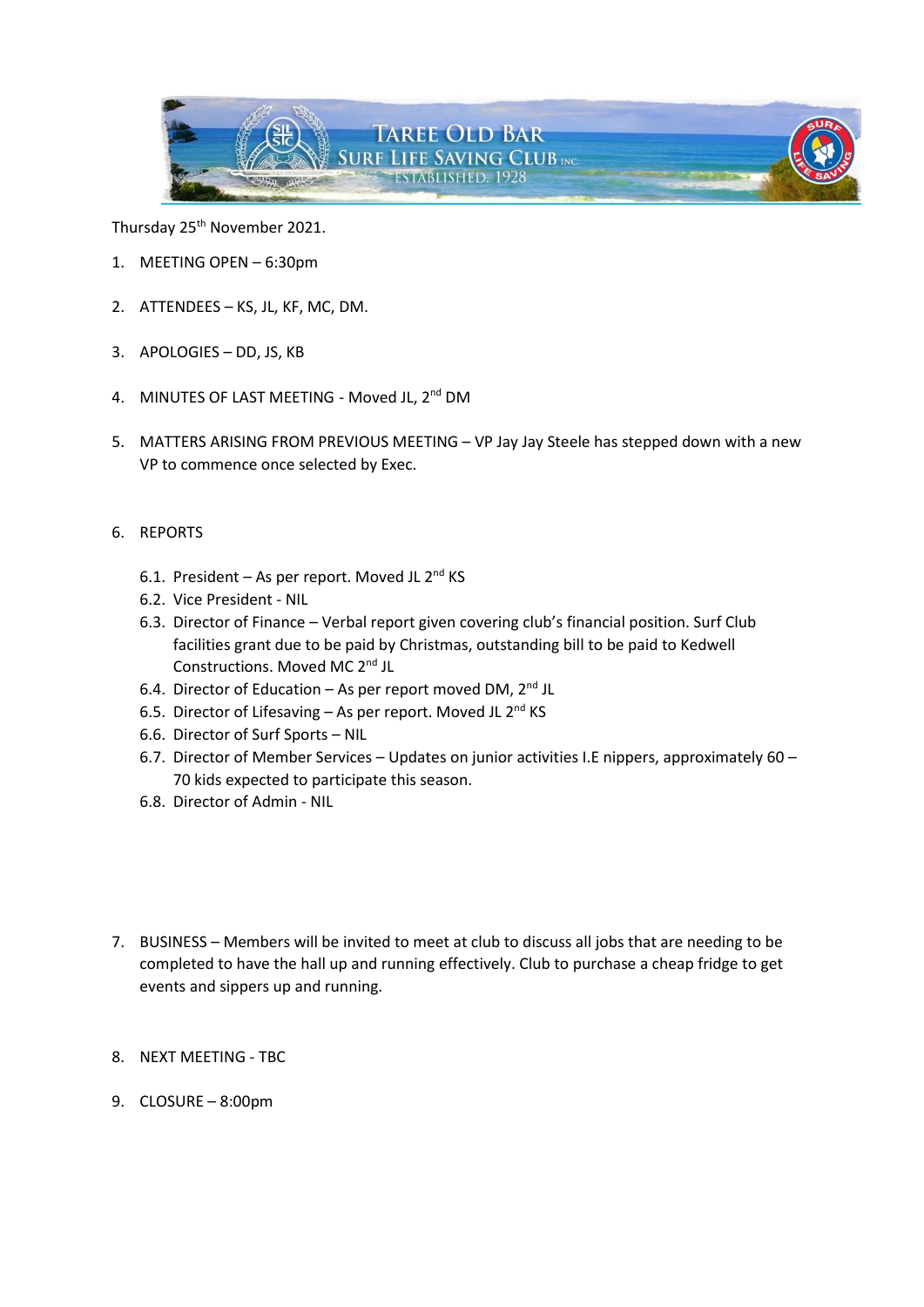# **REPORTS:**

# **PRESIDENTS REPORT- JANE LYNCH**

Things completed by our club in October to November:

- Painting of internal walls
- Removal of rubbish and unused goods by working team.
- Edge/Soars Wedding
- Restocking of Bar
- Discussions with Branch regarding use of the pool
- Discussions with Pool Owner.
- Bronze Squad induction.
- Hosting of ARTC & First Aid course.
- Large range of
- Raffles at Old Bar Tavern.

Whole executive things we need to complete

- 1) Readying for Nippers Season
	- Checking with registrations of both kids and volunteers.
	- Seeing the area is ready to have people in it.
	- BBQ readiness (is the gas pipe still connected?).
- 2) Memberships
	- Still have quite a few patrollers who haven't re-registered. I have sent an email reminder. From memory I think anyone not registered is now not covered by insurance.
- 3) Hall Hires
	- We decided at the last exec to try to and get the hall ready for summer sippers and some summer events. Things we need to work out first are
		- o WH& S Issues
			- Cleaning & Costs of hall hires if we need to include cleaning
			- Glass Cleaner from the old bar needed
			- No set up for new window
			- No door stoppers
			- Review of quotes for Kitchen Fridges & Planning
			- Need for external serving set up.
- 4) Proficiencies
	- These will come up quickly and we will be chasing our tails if we don't start to push these.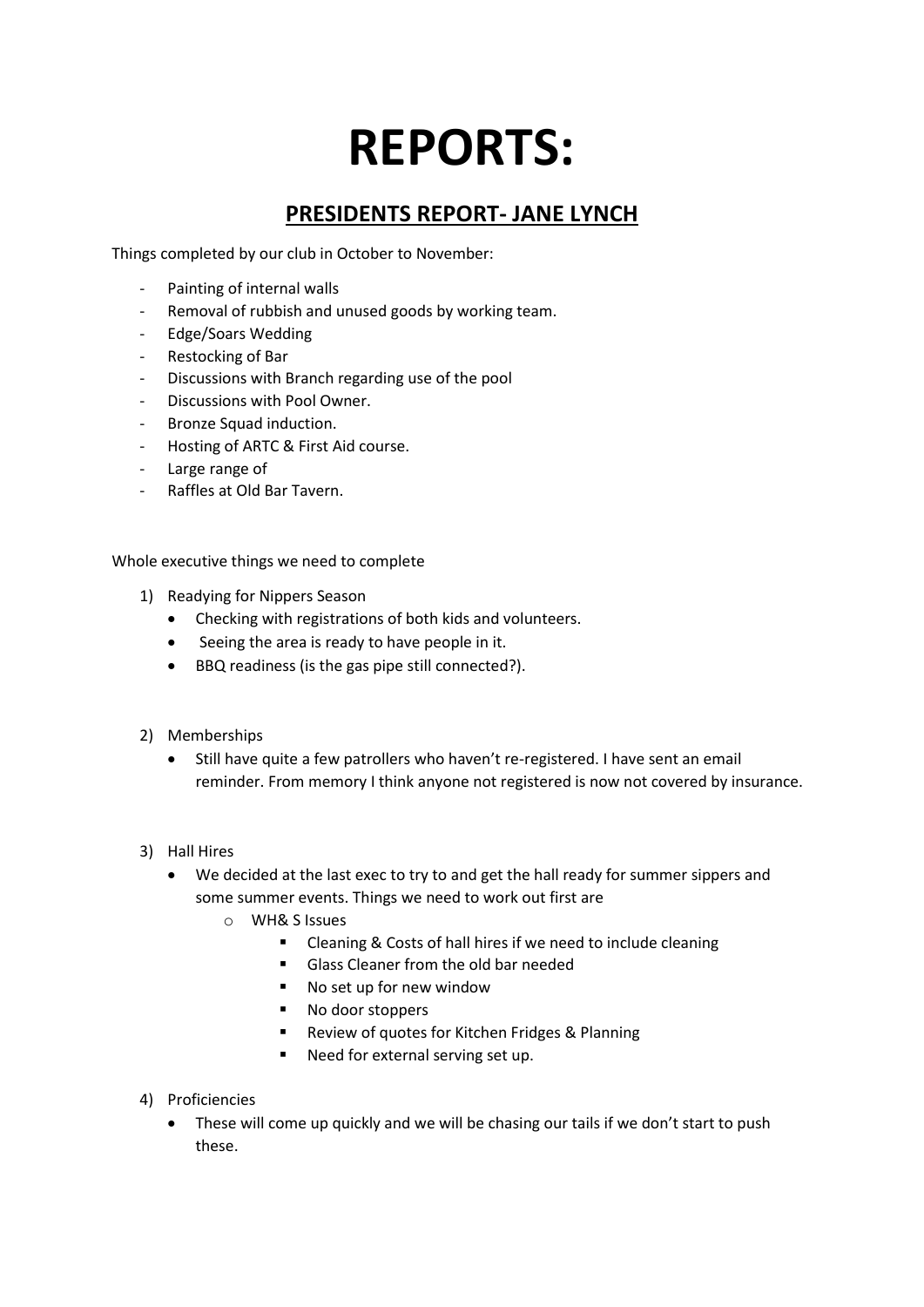## **MEMBER SERVICES REPORT – KRISTY FRANC**

#### **November 2021**

#### **Junior Lifesaver of the Year Award**

Any recommendations from the Current Under 14's (last season's under 13s):

- Ryder Adams
- Hallie Brown
- Zali Brown
- Luca Dora
- Eden Harrison
- Matilda Hickson
- Shannon Mulley
- Tiarna Porter
- Braydon Stevenson
- Callie Thompson
- Lilly Van Der Kaaden

#### **Nippers Membership Numbers Update**

As at 13/11/21 still a week and a half to go with registrations

U6 x 10 U7 x 16 U8 x 7 U9 x 5  $U10 \times 3$  $U11 \times 6$ U 12 x 3 U 13 x 2 U 14 x 1

- Total 53 Nippers
- Parents x 36 registrations
- 38 of the above memberships are still awaiting approval. They have been contacted and they need to confirm details, payments etc before I can approve.

#### **Nippers use of Lani's Pool**

Nippers will be permitted to use the pool for proficiencies and Nippers sessions when the ocean is not a viable option.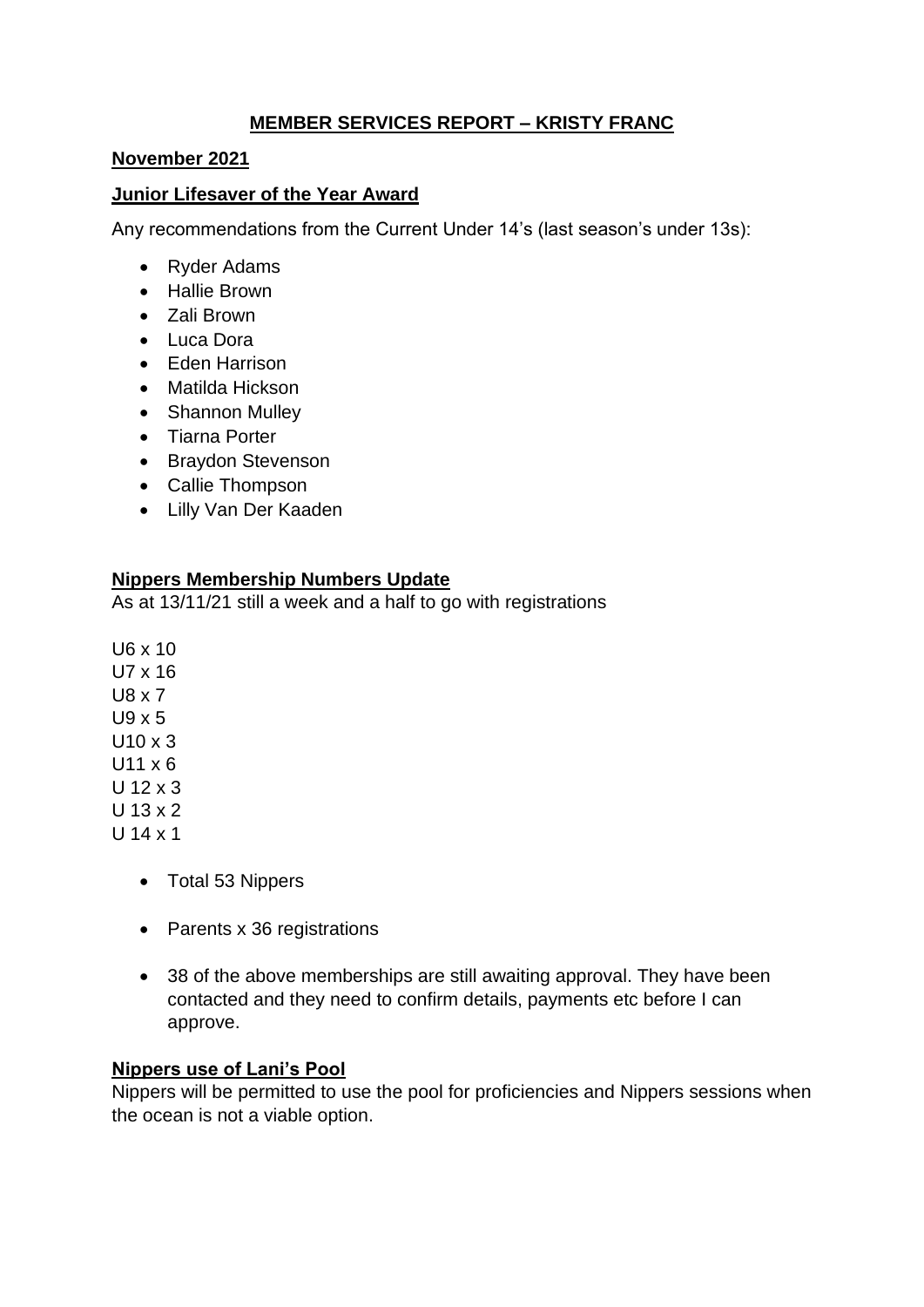# **Age Managers and Volunteers**

- Jane Lynch
- Liz Lynch
- Ruby/Island
- Darren Moses
- Sophia Miller
- Rebecca Sampson
- Leanne Hemmingway?
- Pip Butler
- Lucy/Sophie Kelleher

## **Covid Considerations**

- Parents/supervisors must be double-vaxxed until after Dec 15.
- Signage to be displayed.
- An announcement to be made at the beginning of Nippers.
- I will check anyone that we are concerned about.
- Facebook announcement has been made. Email also.

## **Gear**

- Water Safety Gear arrived thanks Michael
- Nippers Caps ordered? Thanks Michael
- Rashies decided to make do for this year (as sponsorship requirements may change for next year)

# **HALL & VENUE HIRE- JILL CAMERON**

Hi Exec Team,

Well done on the renovations and extensions to the surf club so far – the whole community is commenting how wonderful it looks from the outside, I cannot wait to welcome them inside and watch them enjoy the space. An update regarding Events,

Thanks to Jane, Liz, Leanne and the support team that recently volunteered the Soars Wedding. The photos I have received are lovely. Jane has mentioned this hire highlighted lots of updates that are still required prior to us moving forward with Hires/Functions.

At this point I don't feel comfortable opening our club to any hires. I have been telling any enquiries we will be re-assessing hires in March 2022 once we have more of an idea how the internal upgrades are progressing. I do not want to have our community see the club half completed and a negative vibe put into the community when we can give the full wow factor upon full completion of the upstairs space. This is our chance to show Old Bar we really have listened,